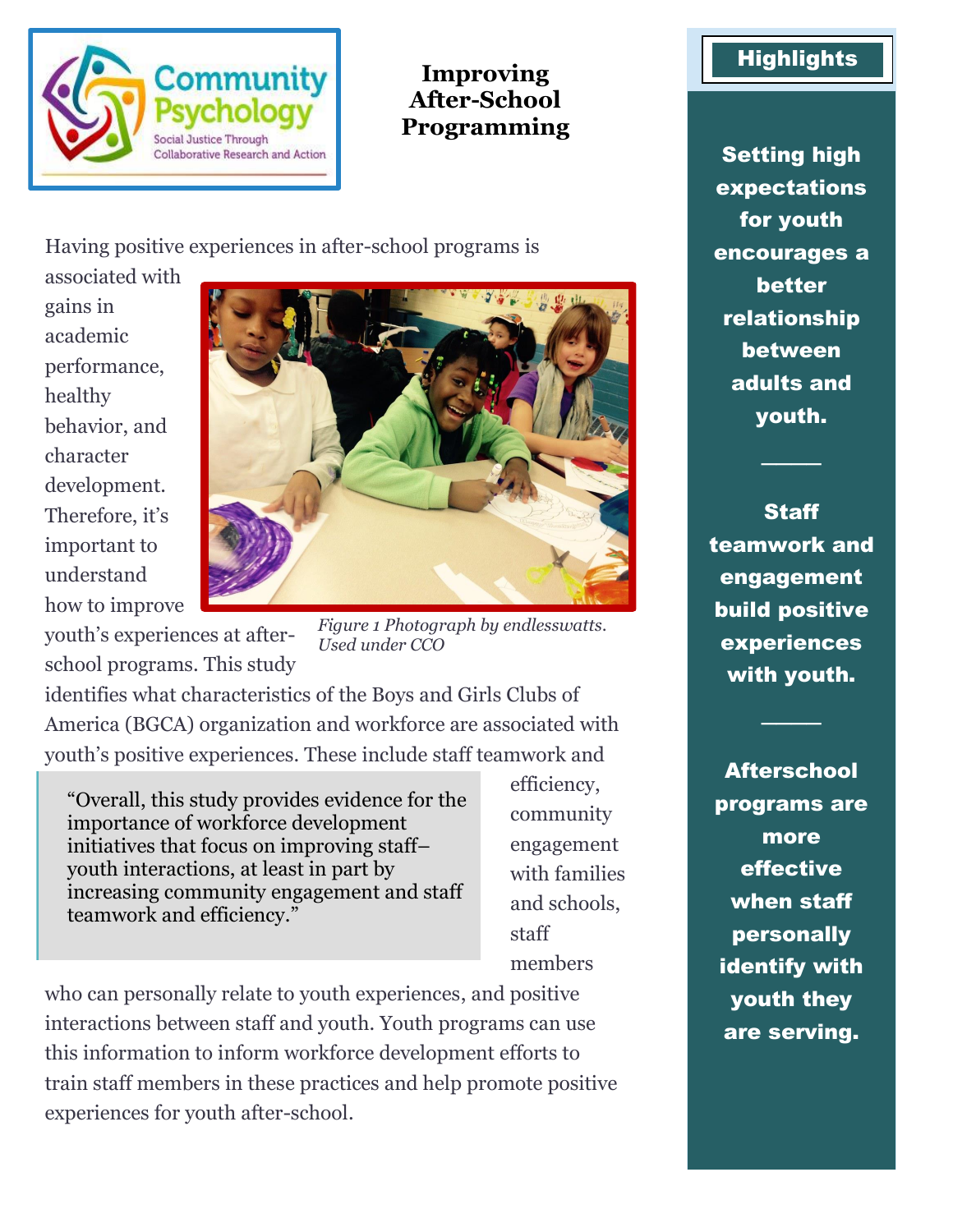This study uses survey data from youth members and staff at BGCA across the U.S. to assess what staff practices (e.g. establishing caring relationships, setting high expectations, positive behavior management, encouraging youth input and agency, cultural sensitivity) are related to youth members having better experiences in the Clubs (e.g., having fun, feeling a sense of belonging, experiencing emotional and physical safety, having adult caring relationships). Kuperminc et al. also considered how other Club characteristics (e.g., staff identifying with youth experiences, staff teamwork and efficiency, staff satisfaction, school and community engagement) are linked to staff practices with youth. Using such a large dataset (including surveys from 57,710 youth at 740 clubs across the country) allowed for evaluation of the impact of BGCA Club types on these relationships as well (e.g., Did the staff practices affect youth experiences differently in larger or smaller clubs?).

## *Results*

- ➢ When staff care about and set high expectations for youth, use positive behavior management techniques, are culturally sensitive, and solicit youth input, youth program participants are more likely to have a positive experience at the afterschool program.
- ➢ Positive staff practices are more common at BGCA Clubs where staff work together as an efficient team and where staff build connections with the young people's schools and families.
- ➢ Youth tend to have more positive experiences at Clubs where more staff members personally identified with

## HOW DID A COMMUNITY PSYCHOLOGY PERSPECTIVE INFORM YOUR UNDERSTANDING OF THE ISSUES, RESULTS, AND IMPLICATIONS?

Community psychology emphasizes the importance of the setting and context in understanding each person's experience. This study looked beyond the individual child's life to understand how structural aspects of BGCA Clubs influence the child's experience.

This study was made possible through collaboration between a university evaluation team and the national research team at a nonprofit. Such partnerships are a strength of community psychology research.

the experiences of the youth based on their own childhood background or knowledge of child development.

- ➢ Youth at Clubs that served fewer youth reported better overall program experiences. Staff at smaller Clubs tended to use more positive relational practices (e.g. setting high expectations for youth, cultural sensitivity).
- ➢ Youth at BGCA Clubs that serve lower income communities reported better program quality experiences, showing that high quality youth program can occur even in communities with fewer resources.